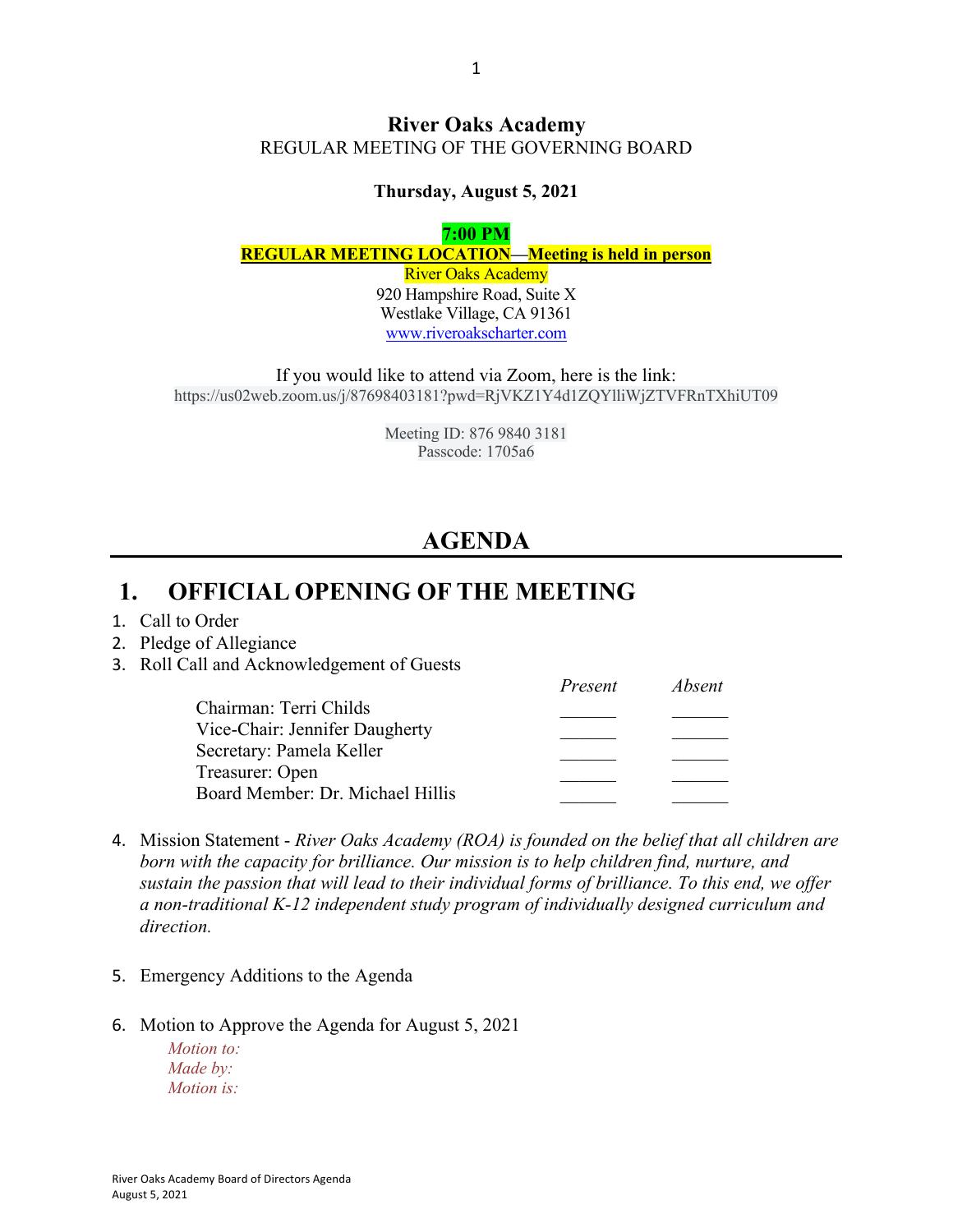## **2. ORGANIZATIONAL**

a. None

# **3. PUBLIC COMMENTS**

*Citizens who would like to address the Board on any item on the Agenda may do so now or when the President requests comments from the Public as the Board is considering the item. This portion of the Annual Board meeting is set aside for members of the audience to make comments or raise issues that are not specifically on the agenda. These presentations, both during open and agendized topics, are limited to three (3) minutes per presentation and the total time allotted to non-agenda items will not exceed fifteen (15) minutes.*

## **4. INFORMATION AND DISCUSSION ITEMS**

*These items are presented to the Board for information only and are not subject to action at this meeting. These items may be added to a future meeting for action by the Board.*

- 1. Budget Committee Informational (10 min)
- 2. Parent Advisory Council (PAC) Informational (10 min)
- 3. Teacher's Report Informational (10 min)
- 4. Oxnard Resource Center Report—Informational (10 min)
- 5. Student Report Informational (10 min)
- 6. Career Pathways Report Informational (10 min)
- 7. High School Guidance Counselor Report—Informational (10 min)

### **5. REPORTS**

- 1. President's Report
- 2. Individual Board Member Report
- 3. Director's Report
- 4. BSA Report
- 5. VCOE Report

## **6. CONSENT AGENDA ITEMS**

*Actions proposed for the Consent Agenda are items consistent with adopted policies and approved practices of River Oaks Academy and are deemed routine in nature. The Board will be asked to approve all of the Consent Agenda items by a single vote unless any member of the Board or the Public asks that an item be removed from the Consent Agenda and considered and discussed separately.*

- 1. Consideration to approve the June 3, 2021
- 2. Consideration to approve the ROA Financial Statement
- 3. Consideration to approve the ROA Board Report of Purchase Orders
- 4. Consideration to approve the ROA PAC Transaction Detail Report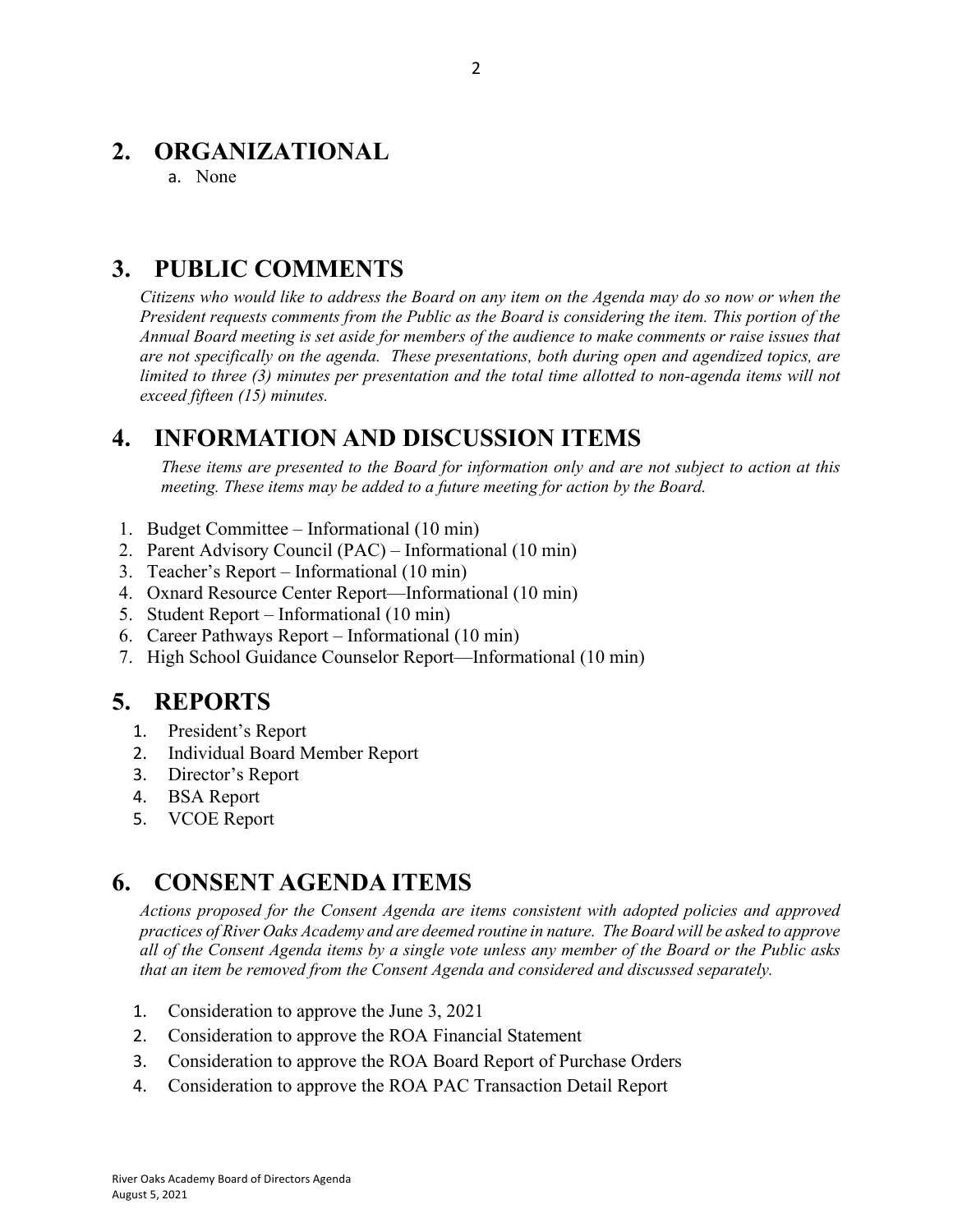# **7. ACTION ITEMS**

- 1. Review, Discussion, and Approval of the board designated board member position #1 to be filled with Benny Martinez.
	- a) Board position #1 is a position that is designated by the Board. Mr. Benny Martinez is well-known to the entire board and community as he has been working with River Oaks in his previous capacity as the Director at the BSA. Benny is now retired and expressed the desire to join the ROA Board.

*Public Comments: Motion to: Made by: Motion is:*

- 2. Review, Discussion, and Approval of the cleaning quote for our Oxnard facility from the California Steam Team and Janitorial Service; not to exceed: \$325/month for regular cleaning and \$365 a month for sanitizing 3/week.
	- a. We had this cleaning service during 20/21.

*Public Comments: Motion to: Made by: Motion is:*

- 3. Review, Discussion, and Approval of the 2021-22 Consolidated Application—Spring Release. (Rudy).
	- a. The Consolidated Application (ConApp) is used by the California Department of Education (CDE) to distribute categorical funds from various federal programs to county offices, school districts, and direct-funded charter schools throughout California. Annually, from mid-May to the end of June, each local educational agency (LEA), using the Consolidated Application and Reporting System (CARS), submits the spring release of the ConApp. The spring release documents participation in these programs and provides assurances that the LEA will comply with the legal requirements of each program.

*Public Comments: Motion to: Made by: Motion is*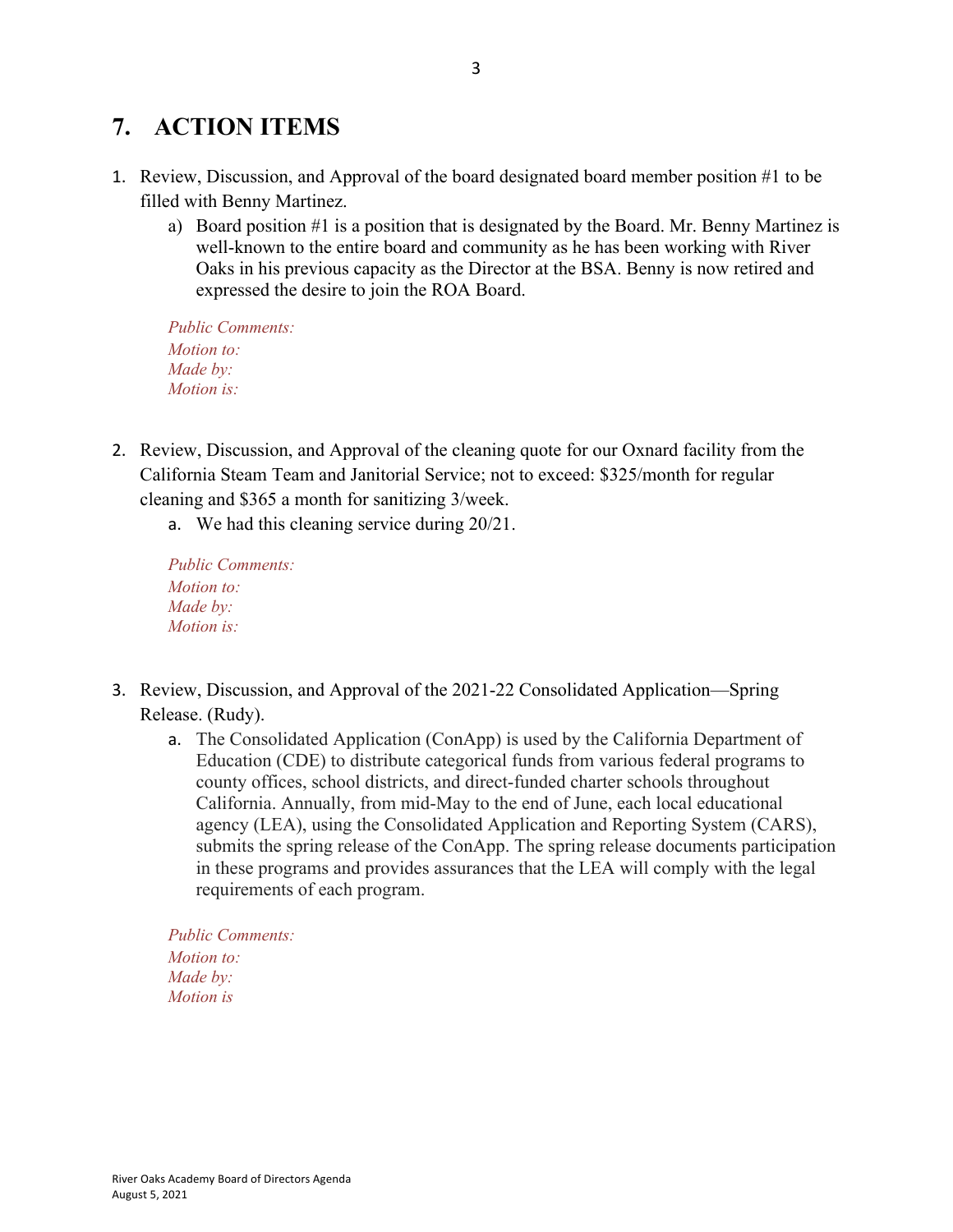- 4. Review, Discussion, and Approval of the 2021-2022 Occupational Therapy Agreement with the Ventura County SELPA for Occupational Therapy services from September 1, 2021 through July 31, 2022; not to exceed \$12,240.00
	- a. We contract with our local SELPA for our OT services for our Special Education Students.

*Public Comments: Motion to: Made by: Motion is*

5. Review, Discussion, and Ratification of the following positions:

| 212200055 | Education Facilitator #22 |
|-----------|---------------------------|
| 212200056 | Education Facilitator #23 |
| 212200057 | Education Facilitator #24 |
| 212200058 | Counseling Intern         |
| 21223012  | SPFD                      |

*Public Comments: Motion to: Made by: Motion is:*

6. Review, Discussion, and Ratification to pay the Director 12 of the 27 days of overtime during the 2020-2021 school year.

*Public Comments: Motion to: Made by: Motion is:*

- 7. Review, Discussion, and Ratification of the following textbook and material orders:
	- a. Math book order with Savvas; not to exceed \$1,581.73
	- b. Integrated Science material order, Pearson; not to exceed \$2,657.97

*Public Comments: Motion to: Made by: Motion is:*

- 8. Review, Discussion, and Ratification of the renewal of our storage unit lease with SoCal Self Storage—Westoaks; not to exceed \$4,499.00 for the period of August 1, 2021-July 30, 2022.
	- a. With a prepayment of the entire invoice, we do receive the  $12<sup>th</sup>$  month free of charge.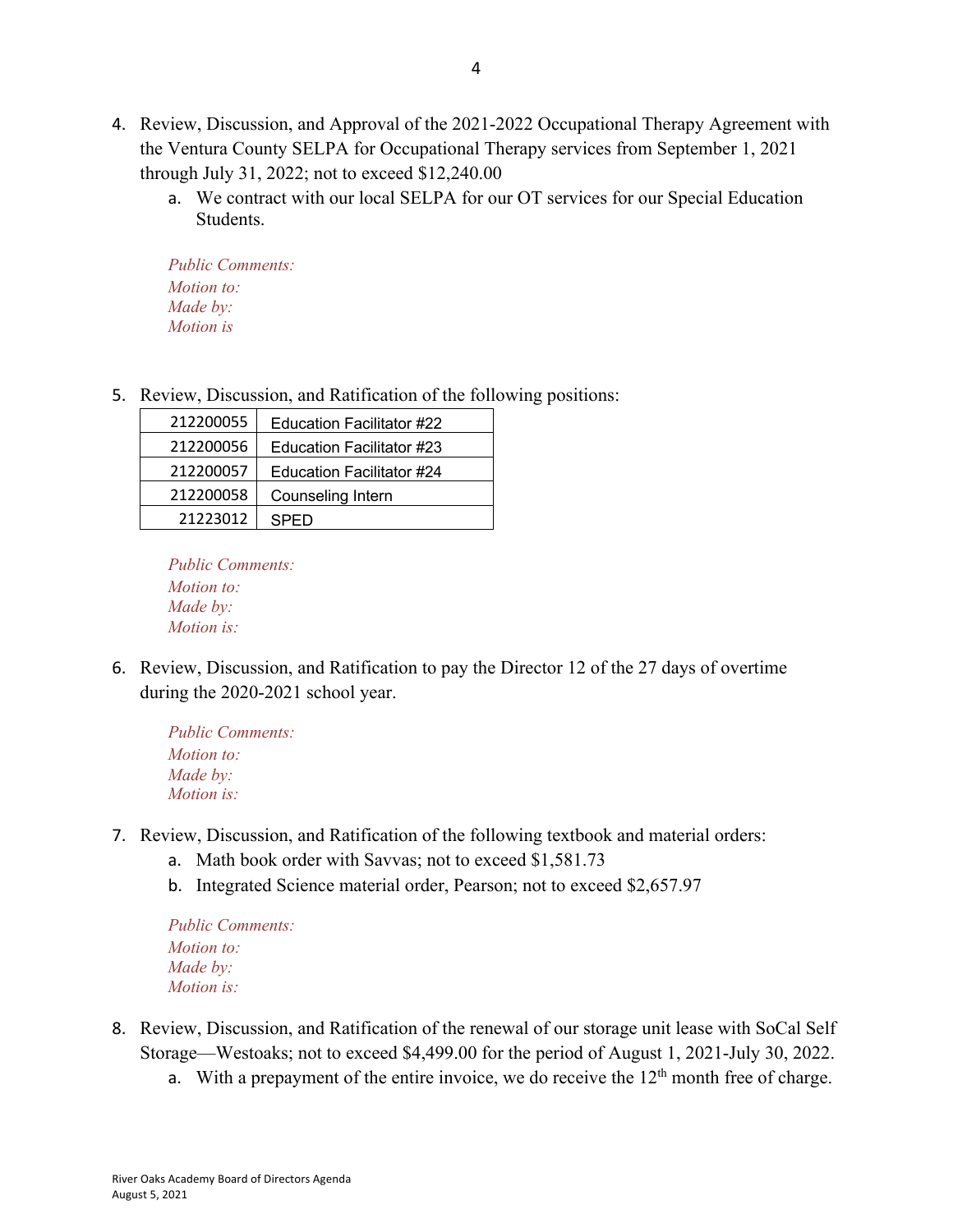*Public Comments: Motion to: Made by: Motion is:*

- 9. Review, Discussion, and Ratification of the contract with Aidan Chisum as a new Office Assistant/Tech Specialist, filling the vacated position by Monica.
	- a. Aidan comes to us through CLU. He is joining us full-time. His many amazing skills as well as his impeccable technology background will be in great demand.

*Public Comments: Motion to: Made by: Motion is:*

10. Review, Discussion, and Ratification of the 2021-2022 contract for Escape Financial and Payroll/Personnel System provided by the Ventura County Office of Education @ \$12.00 per ADA Factor not to exceed \$3,900.00.

*Public Comments: Motion to: Made by: Motion is:*

- 11. Review, Discussion, and Approval of the renewal for 50 licences with MobyMax for the period of August 13, 2021 through August 13, 2022. Not to exceed: \$799.00
	- a. MobyMax is a complete K-8 curriculum for all subjects and is often used by our math team as well as by our special education team for academic support.

| <b>Public Comments:</b> |
|-------------------------|
| <i>Motion to:</i>       |
| Made by:                |
| <i>Motion is:</i>       |

- 12. Review, Discussion, and Approval of the VCOE Agreement for Courier Services between the VCOE and ROA for 2021-2022; not to exceed: \$2,684.00
	- a. This is the weekly mail service from the VCOE district to and from ROA.

*Public Comments: Motion to: Made by: Motion is*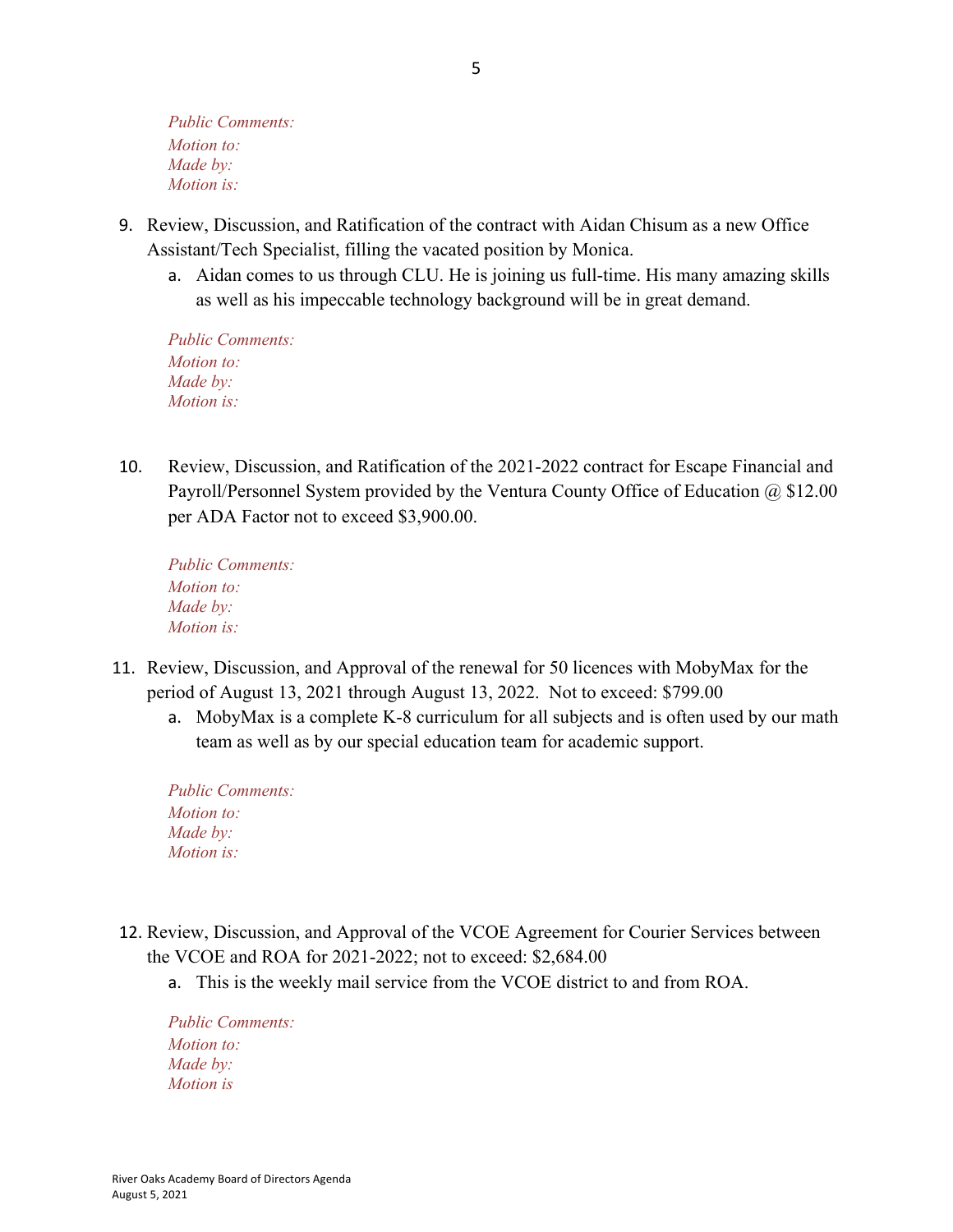- 13. Review, Discussion, and Approval of the revised 2021-2022
	- a. Employee Handbook
	- b. Student Handbook
		- *(1)* Updates were made to both handbooks by the legal team at YMC pursuant to new laws and legal language.

*Public Comments: Motion to: Made by: Motion is*

14. Review, Discussion, and Ratification of the contract with Antonio Mendoza for the sanitation of our offices at Westlake 2/week through January, 2022. Not to exceed:

\$3,240.00

*Public Comments: Motion to: Made by: Motion is:*

15. Review, Discussion, and Ratification of the invoice from Christian Allen who was creating a tracking system for our special education staff and who was working to help evaluate how to reduce the cost of the special education program. Not to exceed: \$2,150.00

*Public Comments: Motion to: Made by: Motion is:*

16. Review, Discussion, and Ratification of the quote from Aztec Data Supply, Inc. for a new laptop for our new computer expert and technology person, Aidan; not to exceed: \$1,875.00

*a.* We obtained a couple of quotes for this laptop.

*Public Comments: Motion to: Made by: Motion is:*

- 17. Review, Discussion, and Approval of the 2021-2022 Fall Agreements between River Oaks Academy and the Virtual Enrichment Workshop Vendors (both Resource Centers). Workshops start the week of September 20 and will run for 10 weeks.
	- a. Andrea Diamond, STEM classes, not to exceed: \$2,000.00
	- b. Breakthrough, Sports, not to exceed: \$3,900.00
	- *c.* Parker Anderson, science and more; not to exceed: \$3,000.00
	- *d.* Human Nature Center, Meg Handler, science and art; not to exceed: \$26,250.00
	- *e.* Ben Pfister; Physics through programming; not to exceed: \$16,170.00
	- *f.* Michael Voogd, Martial Arts, not to exceed: \$3,000.00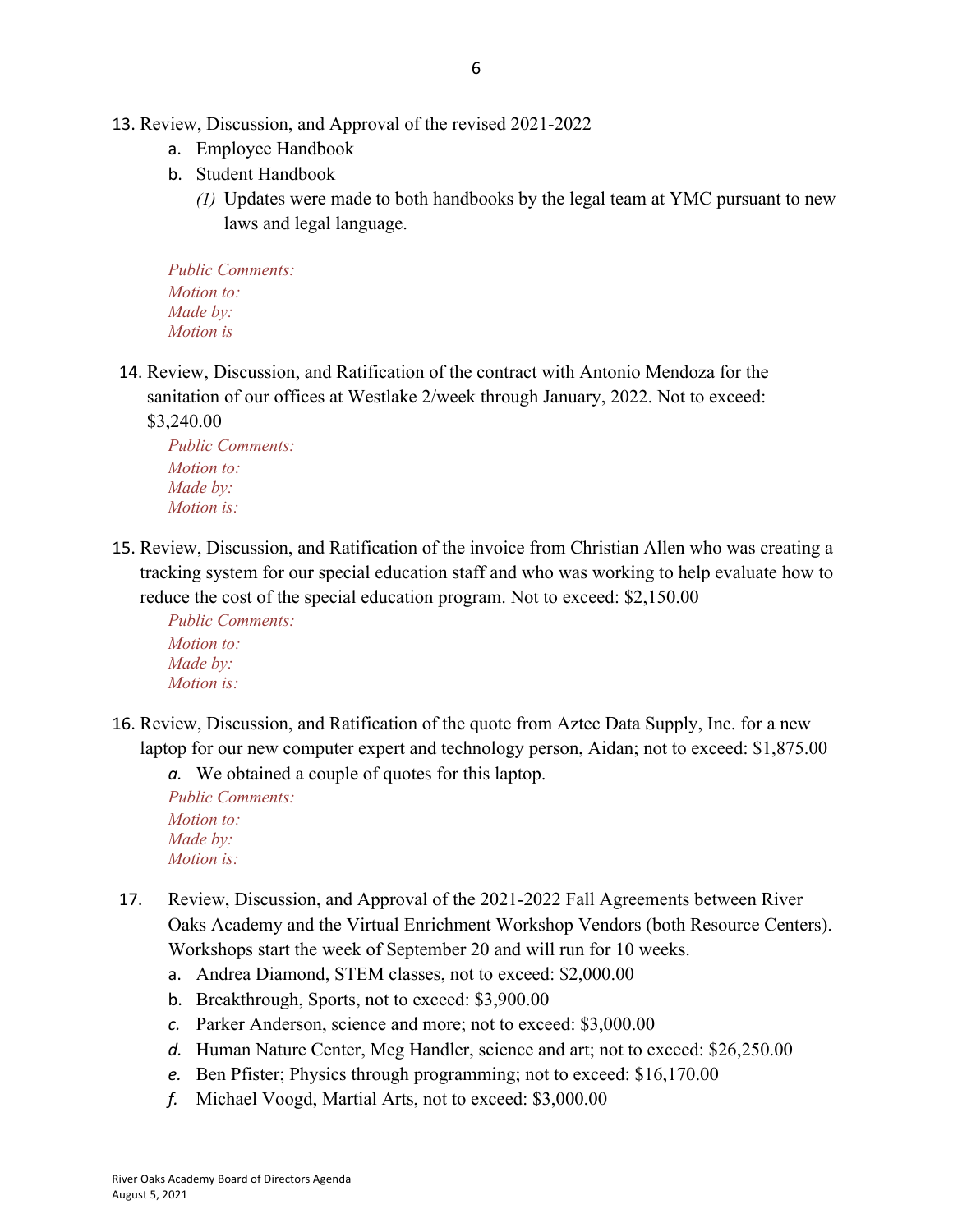- *g.* Marine Biology; not to exceed: \$3,825.00
- *h.* Wonderland; not to exceed: \$2,700.00

*Public Comments: Motion to: Made by: Motion is:*

18. Review, Discussion, and Approval of the 2021-2022 Agreement with Polli Vlasic for Vision and Hearing Screenings, August 18, 2020 through May 31, 2021, not to exceed: \$800.00

*Public Comments: Motion to: Made by: Motion is:*

- 19. Review, Discussion, and Approval of the following policies:
	- *a.* Revised Independent Study Policy with AB130 required elements included. Reviewed and updated by YMC's attorney, Lisa Corr.
	- *b.* Tiered Re-Engagement Procedures Policy
	- *c.* Academic Probation Policy—reflecting AB130 definition of satisfactory educational progress

*Public Comments: Motion to: Made by: Motion is:*

20. Review, Discussion, and Approval of the renewal invoice for our Edjoin Account (through San Joaquin County of Education) for our personnel needs; not to exceed: \$1,200.00

*Public Comments: Motion to: Made by: Motion is:*

21. Review, Discussion, and Approval of the renewal of the Securly application (start date 7/15/2021-7/14/2022) used to track and monitor our iPads; not to exceed: \$781.00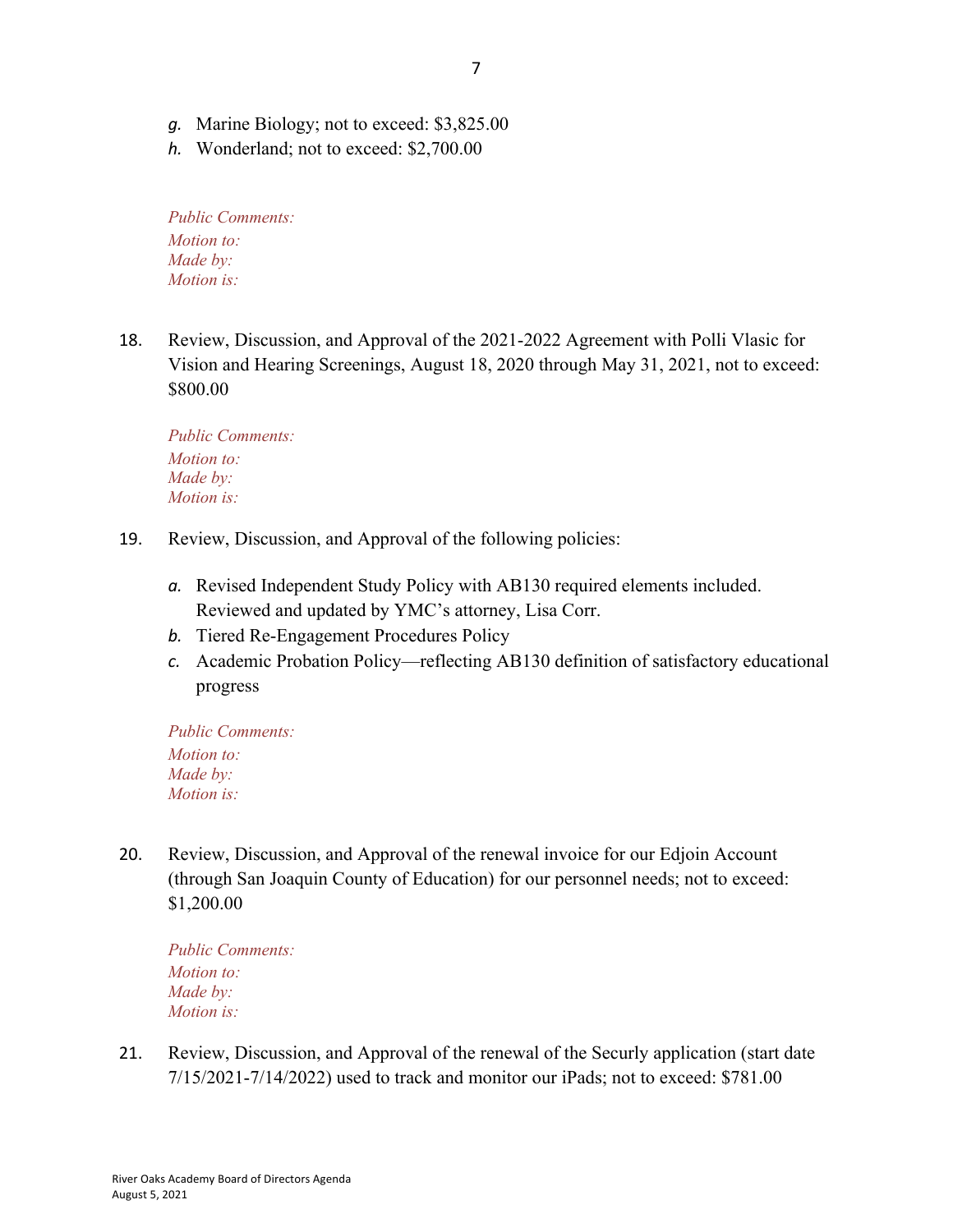*Public Comments: Motion to: Made by: Motion is:*

22. Review, Discussion, and Approval of the change of the start time of the regularly scheduled board meetings.

*Public Comments: Motion to: Made by: Motion is:*

### **8. CLOSED SESSION**

During this meeting the Board may adjourn to Closed Session to review and consider the topics below:

The Chair of the Board will report on actions taken during closed session.

## **9. OPEN SESSION ACTION ITEMS**

None

*Public Comments: Motion to: Made by: Motion is:*

# **10. FUTURE AGENDA ITEM**

*These items are presented by the Board and are not subject to action at this meeting. These items may be added to a future meeting for action by the Board.*

# **11. ADJOURNMENT:** Time:

**Future Dates**: VCOE Board Governance Training: October 14, 5:30-7:30 PM

REASONABLE ACCOMMODATION WILL BE PROVIDED FOR ANY INDIVIDUAL WITH A **DISABILITY** 

Pursuant to the Rehabilitation Act of 1973 and the Americans with Disabilities Act of 1990, any individual with a disability who requires reasonable accommodation to attend or participate in this